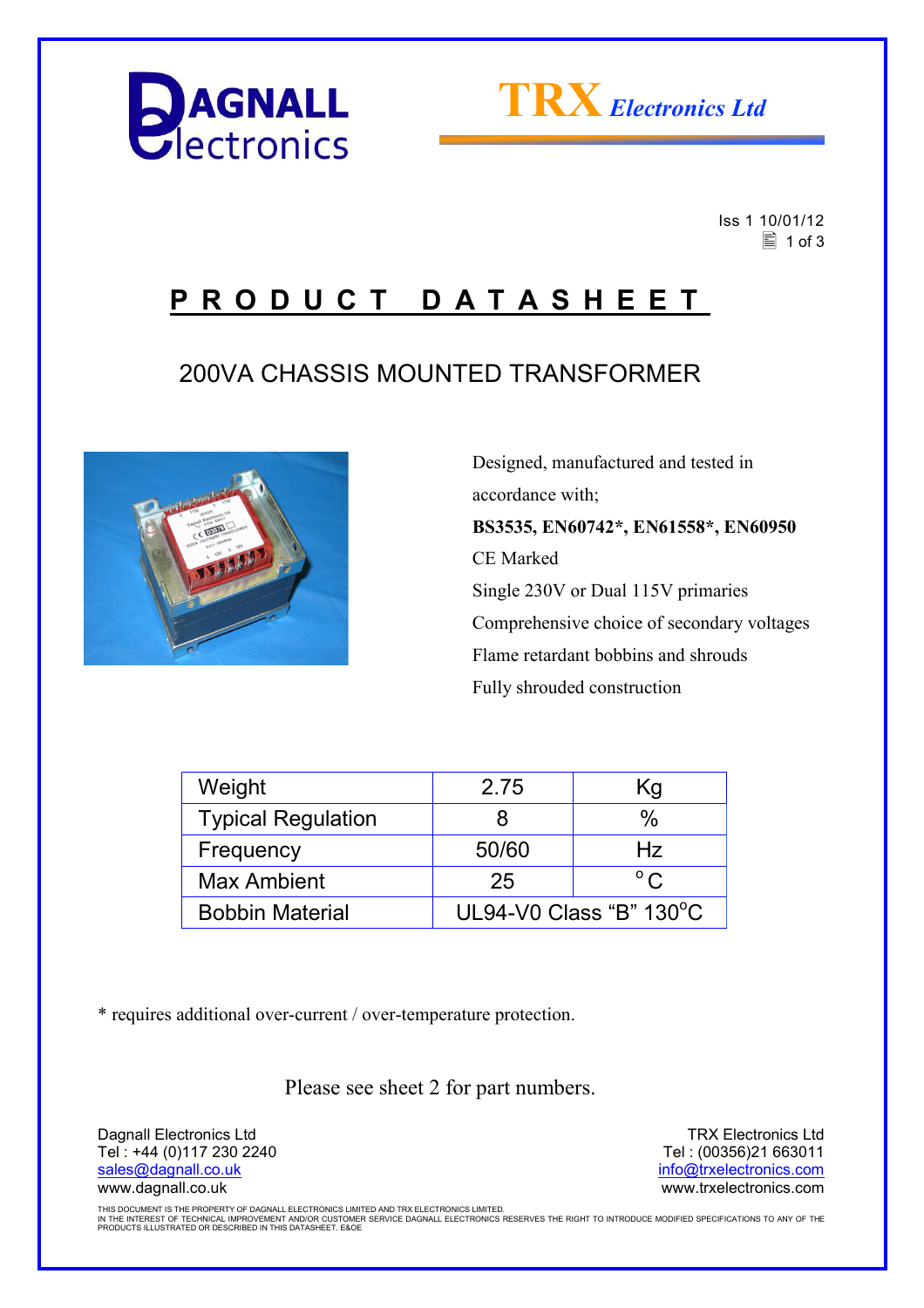



Iss 1 10/01/12  $\Box$  2 of 3

Part No Primary Secondary Recommended Secondary Fuse D3074 230V 9+9V 12AT D3075 | 230V | 12+12V | 8AT D3076 230V 15+15V 6.3AT D3077 | 230V | 50+50V | 2AT D3078 115+115V 9+9V 12AT D3079 115+115V 12+12V 8AT D3080 115+115V 15+15V 6.3AT D3081 115+115V 50+50V 2AT

Part Numbers

Please see sheets 3 for dimensions and pin outs.

Dagnall Electronics Ltd Tel : +44 (0)117 230 2240 sales@dagnall.co.uk www.dagnall.co.uk

TRX Electronics Ltd Tel : (00356)21 663011 info@trxelectronics.com www.trxelectronics.com

THIS DOCUMENT IS THE PROPERTY OF DAGNALL ELECTRONICS LIMITED AND TRX ELECTRONICS LIMITED.<br>IN THE INTEREST OF TECHNICAL IMPROVEMENT AND/OR CUSTOMER SERVICE DAGNALL ELECTRONICS RESERVES THE RIGHT TO INTRODUCE MODIFIED SPECIF PRODUCTS ILLUSTRATED OR DESCRIBED IN THIS DATASHEET. E&OE